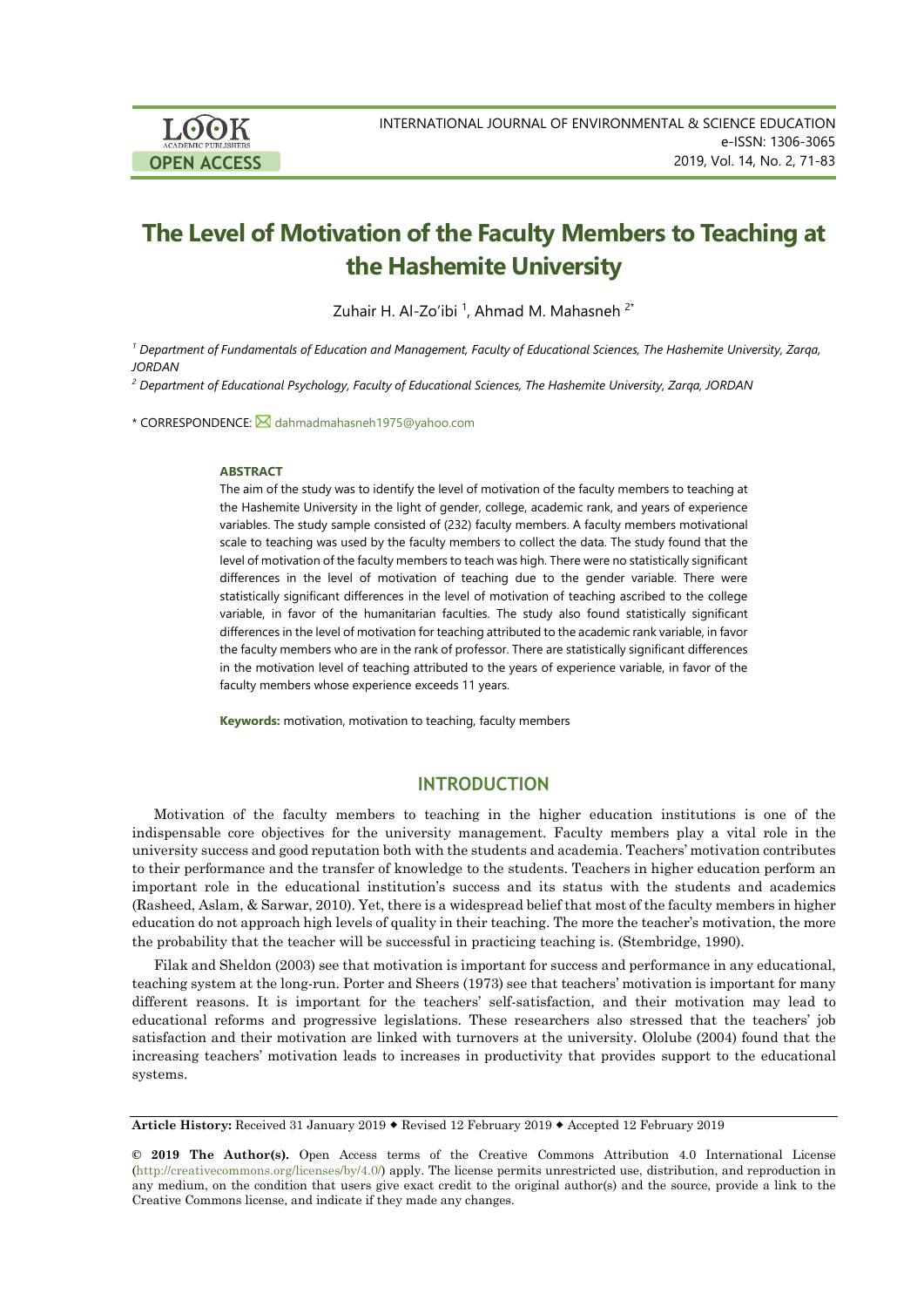#### *Al-Zo'ibi & Mahasneh*

Since teachers play a guiding role for their students, the teacher's motivation is associated with the students' learning. The more the student's learning, the more the satisfaction on task accomplishment is, and the more the teachers' occupational engagement will be. Adams and Baily (1989) emphasized that the students' achievement could be an important factor in the teachers' motivation. In other words, if the students are diligent, intelligent and high achievers, their teachers will be more motivated to teaching. The students' achievement will not only work toward raising the teachers' job satisfaction, but also will help and push them to exert the best effort they have in teaching.

It is believed that motivation is able to affect three aspects of work. 1- Selection: Why do people decide to do what they want? 2- Insistence: To what extent they desire the sustainability of the activity? And, 3- Effort: What is the extent of difficulty and diligence required by people to follow up the action? (Sharbyan, 2011; Steers, Mowday, & Shapiro, 2004). In this concern, Dornyei and Ushioda (2001) assert that teaching is a type of the human behavior, and the general models of motivation should be applied to describe it. Therefore, one may claim that motivation for teaching determines why teachers decide to teach, the extent of their persistence and the effort they will exert in their educational profession. Owens (1995) stated that motivation is dealing with explaining "Why people do what they do?" This definition may be applied to explain "Why some teachers" attend regularly but give the least possible of what they have, meanwhile, others are full of energy and ideas, and perform their job with all enthusiasm? Accordingly, motivation is dealing with the teachers' attitude toward their educational profession.

Theory of cognitive assessment distinguishes between two types of motivation: Internal and external motivation (Ambrose & Kulik, 1999). By the internal motivation, the theory means that the activity subject matter of consideration is made for pleasure or gratification obtained from this activity. On the other hand, the external motivation means that the activity under consideration is done as a "vehicle" for something. The internal motivation consists of three different types of objectives**:** internal knowledge motivation, internal achievement motivation, and internal activity motivation, which are associated with the performance improvement (Vallerand & Bissonnette, 1992). There are many studies about motivation in the education area, with wide types of studies that tackle the students' motivation in the different educational levels, to approach the possible understanding of the way through which performance or its explanation could be improved (Hidi, 2001; Moneta & Spada, 2009). One of the influential factors is the motivation of the students' teachers (Trigwell et al, 2004). Especially, how teachers evaluate and appreciate their own educational abilities, and the effort they want to spend in education, based on this evaluation (Tschannen-Moran & Hay, 2007). In this concern, Macfarlane and Hughes (2009) provide that motivation to teaching in the higher education institutions include three basic components, namely:

**Efficacy:** motivation is very closely associated with how people see their abilities in certain situations (Baily, 1999; Bandura, 1994). Therefore, failure is interpreted in different ways based on whether people view their abilities as high or low. Individuals who expect high personal abilities see failure as a situation through which they learn and help them in the next times. Generally, these individuals continue to be of strong motivation. Meanwhile, individuals of low personal efficacy see failure an assertion that they are actually unable to achieve the required level, which may cause more decline to their motivation. Bandura (1994) defined the self-efficacy as the beliefs of the individuals about their abilities to realize specific performance levels, which practice influence on the events that affect their life. It is supposed that the self-efficacy concepts are determinants of the individuals' feeling, thought, self-motivation and behavior. Moreover, self-efficacy is a suitable concept from the perspective of the goal orientations theory.

It seems that the perceived efficacy affects the acceptable or selected level of the difficulty of a certain goal, commitment to it, reaction to failure, and strategy selection (Locke, 1996). In addition, theory of the expected value is associated with self-efficacy; and how far teachers are able to motivate themselves to teaching is associated with the anticipated results (Bandura, 1994). The student's perceived efficacy is the specific alternative that determines the self-efficacy, one of the factors that seems closely connected to the teaching behavior and students' results (Gibson & Dembo, 1984; Woolfolk et al, 1990). Accordingly, Bandura made a distinction between the efficacy expectations, in the form of the teacher's efficacy, and the output expectations, in the form of output efficacy (Bandura, 1977). Therefore, the teacher's efficacy focuses on the question, "How far are teachers supposed to possess the required abilities?" Meanwhile, the output efficacy focuses on the question, "How far the effort they expect to put in will lead them to the desired result?" It is assumed that there is an association between these forms of self-efficacy (Soodak & Podell, 1996).

Many researchers attempted to explain both concepts (Guskey & Passaro, 1994; Soodak & Podell, 1996; Woolfolk et al., 1990). They concluded an important result that what was in the past equal to the output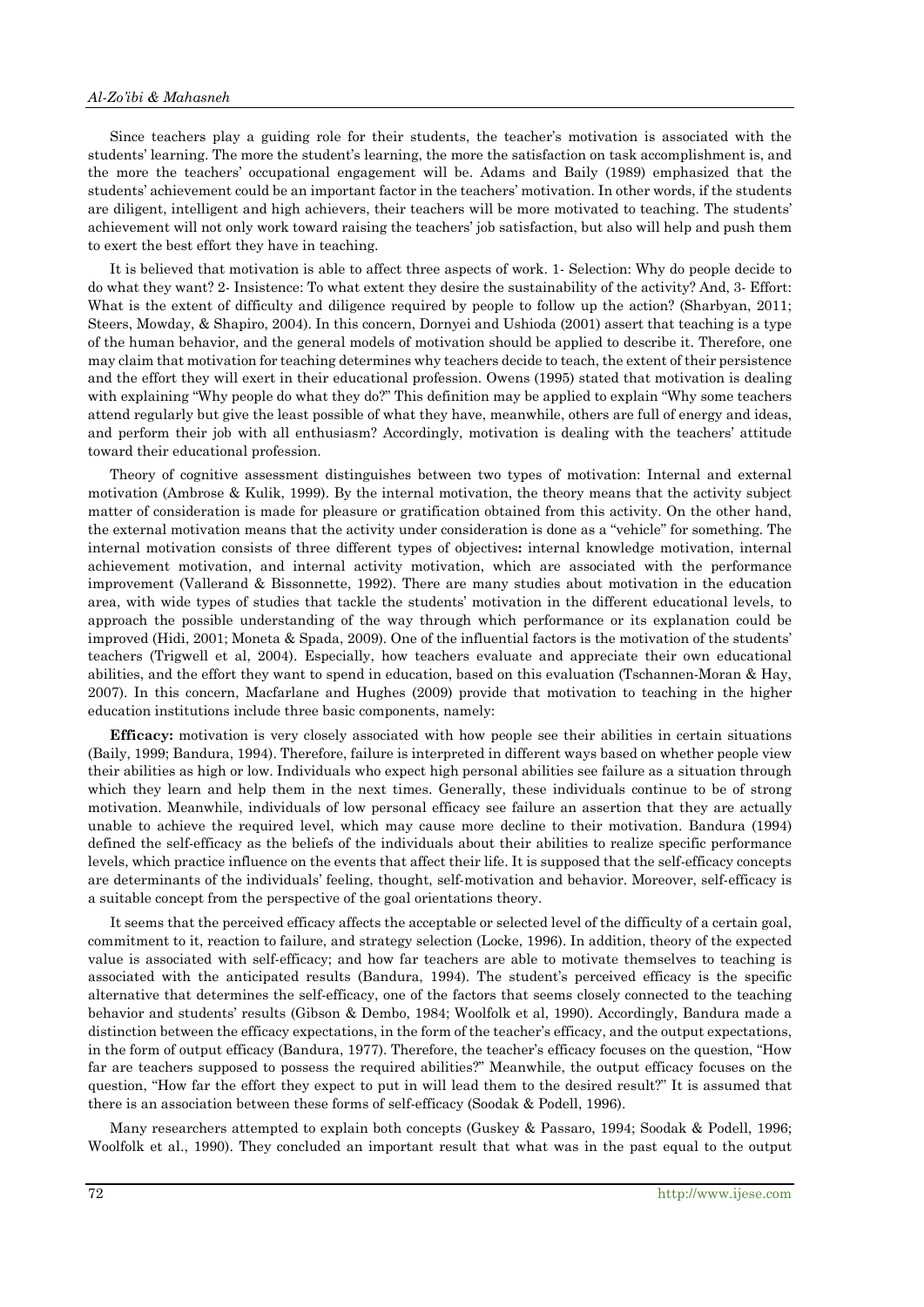efficacy, based on the work done, is actually connected to the third concept, i.e. teaching efficacy (Gibson & Dembo, 1984).

**Interest**: another motivation related aspect is interest. A recent study among mathematics teachers revealed that those mainly interested in teaching showed higher quality in the teaching behavior than their colleagues, whose main interest was the subject area only (Kunter et al, 2006). Interest and pleasure that the individual practices in a certain activity are important indicators of the internal motivation of that activity. The interest concept was developed within the language learning domain, which is one of the important motivation elements that promote the performance (Eccles & Wigfield, 2002; Hidi, 2001). There is a difference between the individual interest and situational interest. The former is relatively stableand connected with the internal self-value dedicated for a certain issue or activity, which is widely different from one person to another. The latter could be generated from environmental factors, which render it related to external factors (Hidi, 2001; Schiefele, 1999).

**Effort:** effort plays a role in the various motivation theories. For instance, it is a common factor in both the expectation theory and goal theory. Effort is affected by the clarity and difficulty of the goal and engagement in the assignment goal, and affects the performance (Ambrose & Kulik, 1999). Effort is tightly linked with the self-efficacy concept (Tschannen-Moran & Hoy, 2007). In the attribution theory, which is an extension of the expected value theory, effort is one of the four aspects in which individuals ascribe their success or failure (Graham, 1991). Based on the attribution theory, effort is the main element that could be affected, not only because effort is a thing that is controllable by the individual (ability to control), but also because it is changing (instable), and could be attributed to the individual's control (Vockell, 2001).

Some studies dealt in the factors that influence the faculty members' motivations to teaching in the universities. Abdul Cader (2012), provided six factors that affect the faculty members' motivation to teaching in the Saudi universities. They are: *the internal motivation* (love of teaching, sense of pride in teaching, students' accomplishments and achievements); *external motivation* (salary increase, constraints imposed on the teaching staff by the management, management's support and acknowledgment, and support of professional and personal development); *cultural adaptation* (culture, language, and religious adaptation); *management between the male versus the female officials*; *nepotism*; and *modern technology*.

Bahrami et al (2012) concluded that the more influencing factors in the faculty members' motivation to teaching in Teheran University of Medical Sciences (Iran) were: *job security, physical environment of the work, and professional development*. Kiziltepe (2008) conducted a study to identify the elements affecting the faculty members' motivation to teaching in Turkey. The results showed that the students related factors are the most affecting in the faculty members' motivation to teaching. Students' respect of their teachers and students' academic achievement were the most affecting factors in the faculty members' motivation to teaching.

Rasheed, Aslam, and Sarwar (2010) found that salaries and end-of-service remunerations are the most important factors in the faculty members' motivation to teach. The results further showed other factors, such as: job classification in the university, work environment, feedback, and participation in decision making, which affect the faculty members' motivation to teaching. Aziz, Akhtar, and Rauf (2012) concluded that the level of the faculty members' motivation to teaching was high. The results also showed statistically significant differences in the members' motivation ascribed to the gender variable, in favor of the males. Study of Blascova and Blasko (2013) provided that the level of the faculty members' motivation to teaching was high. The results further showed that awareness of the objectives and purposes, leadership style, performance evaluation, open contact with the university management, and work environment are the most affecting factors in motivation to teaching. Kim (2013), provided that personal interest in teaching, research works, development of knowledge and skills, helping the students, contribution to the community service, and intense love of teaching are affecting factors in the faculty members' motivation to teaching.

Visser-Winjnveen, Stes and Petegem (2014) concluded that the level of the faculty members' motivation to teaching was high, and that the teaching subjects variable is the most affecting on their motivation to teaching. Munyengabe et al. (2017) found that the level of faculty members' motivation to teaching was medium; and that the factors that affect their motivation to teaching were: *social factors, love of the job, classroom environment, ranks, incentives and promotions*. The results also showed a positive, statistically significant relation between the level of motivation and job-satisfaction.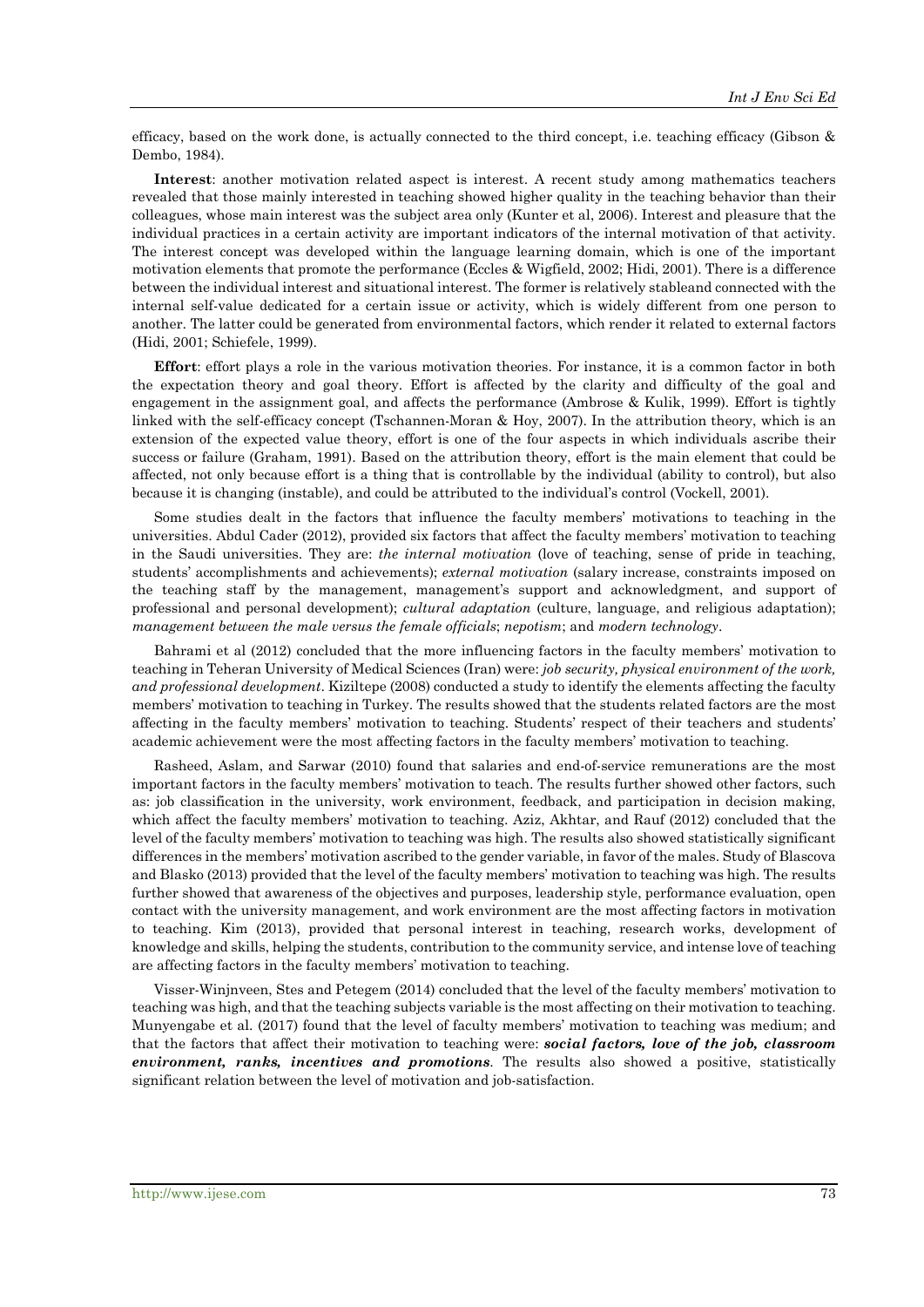#### **Problem of the Study**

The strength of the educational system in higher education institutions widely depends on the teachers' quality. Teachers are one of the basic elements in the higher education institutions. Rowley (1996) found that the teachers' motivation to teaching plays a vital role in the establishment and development of the quality in the higher education institutions. He sees that the teachers' motivation has an effective influence on providing the students high quality teaching experiences. Many studies were carried out in the motivation to teaching area among the elementary and secondary stages teachers, but there is a scarcity in the foreign studies on the faculty members' motivation to teaching. Most of the studies in the teachers' professional development area in the higher education focused on improving the teachers' teaching efficacies, but ignored an important issue, namely, motivation to teaching (Gibbs & Coffey, 2004; Stes et al, 2010). The current study problem is to identify the level of motivation to teaching among the faculty members in the Hashemite University. More specifically, the current study sought to answer the following questions:

**Question One**: What is the level of the faculty members' motivation to teaching in the Hashemite University?

**Question Two**: Are there statistically significant differences in the level of the faculty members' motivation to teaching in the Hashemite University attributed to gender, college, academic rank and years of experience variables?

# **Significance of the Study**

This study is important due to the following reasons:

1- There are many studies that dealt in the teachers' motivation to teaching in the elementary and secondary schools, but there are few foreign studies that dealt in the faculty members' motivation to teaching in the higher education institutions. Thus, the current study contributes to the provision of knowledge to the literate about faculty members' motivation to teaching.

2- The results of this study may contribute to the enhancement of the faculty members and improvement of their efficacy, which will lead to the improvement of the teaching quality in the higher education institutions.

3- The results may help the academic leaders know the level of the faculty members' motivation to teaching, to enable them improve the processes and search for possible solutions to improve the work conditions.

4- Since our age is the science and technology age, the students' future depends on the success in the university stage success, and the students' learning relies on the effective teaching, then we are in need to know the factors that increase the faculty members' motivation to teaching.

5- The current study is an attempt to highlight the factors that affect the teaching quality and assist the teachers and administrative academia in planning and working toward improvement through enhancing the positive elements, which could increase the level of the faculty members' motivation to teaching.

# **METHOD AND PROCEDURES**

#### **Study Population and Sample**

The study population consisted of all the faculty members in the Hashemite University (n=582), as per the statistics of the human resources department in the Hashemite University, in the first semester of the university year 2017/2018. The sample consisted of (232) faculty members (39.8% of the study population), who were chosen by the intentional method, as shown in **Table 1**.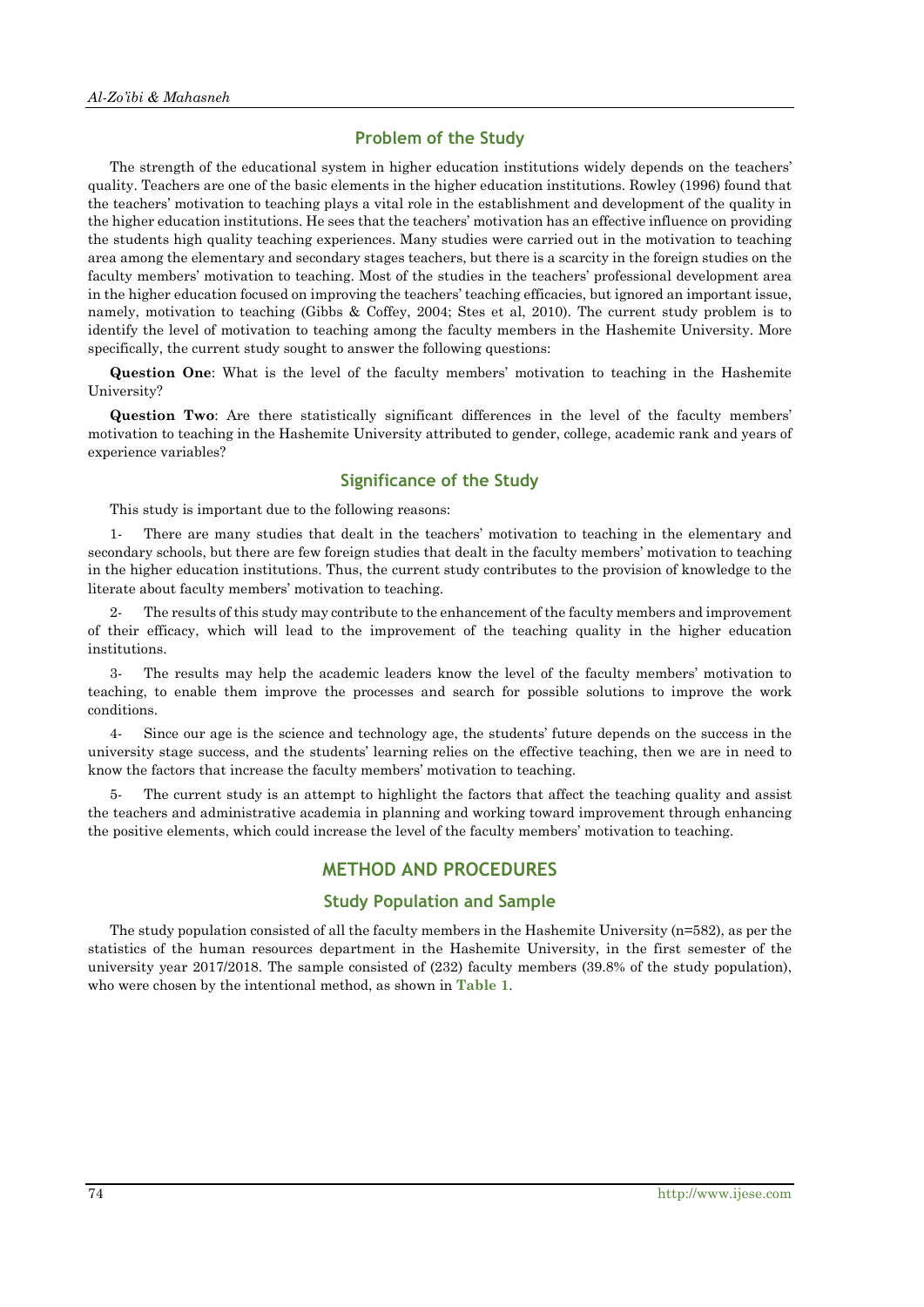| Variable            | Level               | No. | Percentage |
|---------------------|---------------------|-----|------------|
| Gender              | Males               | 182 | 78.4%      |
|                     | Females             | 50  | 21.6%      |
|                     | Scientific          | 126 | 54.3%      |
| Faculty             | Humanities          | 106 | 45.7%      |
|                     | Assistant Professor | 58  | 25%        |
| Academic Rank       | Associate Professor | 108 | 46.6%      |
|                     | Professor           | 66  | 28.4%      |
|                     | 1-5 Years           | 40  | 17.2%      |
| Years of Experience | 6-10 Years          | 52  | 22.4%      |
|                     | More than 10 Years  | 140 | 60.4%      |
|                     | Total               | 232 | 100%       |

**Table 1.** Distribution of the Study Sample Participants According to the Study Variables

**Table 2.** Values of the Correlation Coefficients between the Scale Dimensions and the Total Degree of the Scale of the Faculty Members' Motivation to Teaching

| <b>Dimensions</b>                | Personal<br><b>Efficacy</b> | <b>Teaching</b><br><b>Efficacy</b> | <b>Efficacy</b> | Outcomes Interest and<br>Enjoyment | Importance<br>and Effort | Motivation<br>to Teaching |
|----------------------------------|-----------------------------|------------------------------------|-----------------|------------------------------------|--------------------------|---------------------------|
| <b>Personal Efficacy</b>         |                             |                                    |                 |                                    |                          |                           |
| <b>Teaching Efficacy</b>         | 0.13                        |                                    |                 |                                    |                          |                           |
| <b>Outcomes Efficacy</b>         | 0.10                        | $*0.15$                            |                 |                                    |                          |                           |
| Interest and<br>Enjoyment        | $*0.51$                     | $*0.26$                            | $*0.21$         |                                    |                          |                           |
| Importance and<br>Effort         | $*0.26$                     | 0.06                               | $*0.14$         | $*0.43$                            |                          |                           |
| <b>Motivation to</b><br>Teaching | $*0.90$                     | $*0.14$                            | $*0.19$         | $*0.80$                            | $*0.56$                  |                           |

#### **Instrument**

The researchers employed the scale of the faculty members' motivation to teaching, developed by Visser-Winhnveen, Stes, and Petegem (2012). The scale consists of (25) items distributed over three main dimensions. First, efficacy dimensions, which included three sub dimensions, namely: personal efficacy, nine items (1-4-7- 12-14-17-19-22-24); teaching efficacy, three items (2-5-8); and outcomes efficacy, three items (3-6-9). Second, interest/enjoyment dimension, 6 items (10-13-15-20-23-25). Third, importance/effort dimension, four items (11-16-18-21). The instrument applied Likert quartet scale as follows: strongly disagree= (1), disagree= (2), agree=  $(3)$ , and strongly agree=  $(4)$ , with the highest degree is  $(100)$  and the lowest is  $(20)$ . There are reverse expressions where grading could be inversed, i.e. items (2-5-9-15-21-24).

### **Scale Validity and Reliability**

The scale, in its original shape, enjoys a high validity degree. Visser-Winjnveen, Stes, and Petegem (2012) verified the validity of the faculty members' motivation to teaching scale. The results showed five main factors that explained (52%) of the total explained variance. These researchers further calculated the correlation coefficients between the scale dimensions and the total scale degree, as shown in **Table 2**.

To verify the scale reliability indicators, Visser-Winjnveen, Stes, and Petegem (2012) calculated the internal consistency coefficients using Cronbach Alpha Equation. The values were (0.90, 0.88, 0.74, 0.83, 0.79 and 0.89) for the personal efficacy, teaching efficacy, outcomes efficacy, interest and enjoyment, importance and effort, and motivation to teaching, respectively. For the purposes of the current study, the researchers verified the construction validity of the scale of the faculty members' motivation to teaching by calculating the correlation coefficients between the scale dimensions and the total degree of the scale, as shown in **Table 3**.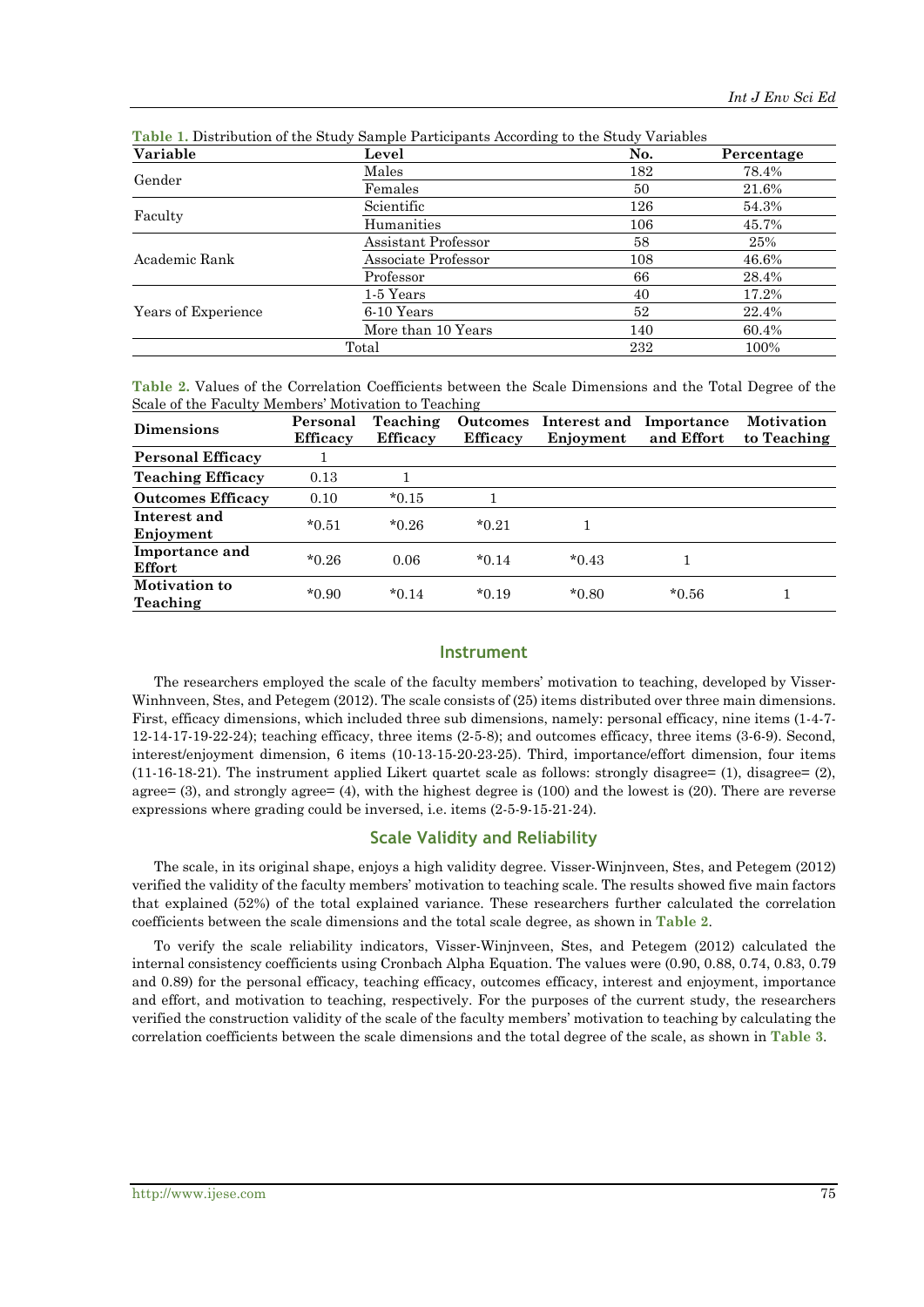| <b>Dimensions</b>                | Personal<br><b>Efficacy</b> | Teaching<br><b>Efficacy</b> | <b>Outcomes</b><br><b>Efficacy</b> | Interest and<br>Enjoyment | Importance<br>and Effort | <b>Motivation</b><br>to Teaching |
|----------------------------------|-----------------------------|-----------------------------|------------------------------------|---------------------------|--------------------------|----------------------------------|
| <b>Personal Efficacy</b>         |                             |                             |                                    |                           |                          |                                  |
| <b>Teaching Efficacy</b>         | $*0.24$                     |                             |                                    |                           |                          |                                  |
| <b>Outcomes Efficacy</b>         | $*0.66$                     | $*0.59$                     |                                    |                           |                          |                                  |
| Interest and<br>Enjoyment        | $*0.87$                     | $*0.36$                     | $*0.62$                            |                           |                          |                                  |
| Importance and<br>Effort         | $*0.86$                     | $*0.23$                     | $*0.56$                            | $*0.87$                   |                          |                                  |
| <b>Motivation to</b><br>Teaching | $*0.90$                     | $*0.59$                     | $*0.81$                            | $*0.91$                   | $*0.86$                  |                                  |
| * $(\alpha=0.01)$                |                             |                             |                                    |                           |                          |                                  |

**Table 3.** Values of the Correlation Coefficients between the Scale Dimensions and the Total Degree of the Scale of the Faculty Members' Motivation to Teaching

**Table 4.** M's and SD's of the Level of the Faculty Members' Motivation to Teaching

| Dimension                     | м    | SD   | <b>Level of Motivation to Teaching</b> |
|-------------------------------|------|------|----------------------------------------|
| <b>Personal Efficacy</b>      | 3.76 | 0.34 | High                                   |
| <b>Teaching Efficacy</b>      | 2.86 | 1.02 | Medium                                 |
| <b>Outcomes Efficacy</b>      | 3.49 | 0.45 | High                                   |
| <b>Interest and Enjoyment</b> | 3.73 | 0.36 | High                                   |
| <b>Importance and Effort</b>  | 3.78 | 0.35 | High                                   |
| <b>Motivation to Teaching</b> | 3.52 | 0.39 | High                                   |
|                               |      |      |                                        |

**Table 3** shows that the correlation coefficients between the scale dimensions (one with the other) and the total scale degree were statistically significant, which are acceptable validity indicators of the current study objectives. To verify the scale reliability indicators, the researchers calculated the internal consistency coefficients using Cronbach Alpha Equation. The values were (0.87, 0.86, 0.72, 0.77, 0.79, 0.87) for the personal efficacy, teaching efficacy, outcomes efficacy, interest and enjoyment, importance and effort, and motivation to teaching, respectively, which are acceptable reliability values for the current study.

## **Data Collection**

The researchers carried out the following procedures to prepare the study and approach the results:

- Revision of the literature and previous studies pertinent to the faculty members' motivation to teaching.
- Translation of the scale of the faculty members' motivation to teaching and asserting its validity and reliability.
- Distribution of the instrument over the sample participants, collecting and assorting them to exclude the incomplete questionnaires.
- Entering the data in the computer, and making the relevant statistical analyses using SPSS, V:17.
- Providing the results, discussion, recommendations and suggestions in the light of the results.

## **Statistical Analysis**

Means (M's) and standard deviations (SDs) were used to answer the first question, and T-Test and the One-Way ANOVA to answer the second question. In addition, the researchers used Scheffe Test for the post hoc comparisons in case of differences among the M's.

# **RESULTS AND DISCUSSION**

**Results of question one**: What is the level of the faculty members' motivation to teaching in the Hashemite University?

To answer this question, the researchers calculated the M's and SD's of the motivation to teaching scale dimensions and the instrument as a whole, as illustrated in **Table 4**.

**Table 5** shows that the level of the faculty members' motivation to teaching was high with (M=3.52), and that the level ranged between medium and high. The importance and effort dimension ranked first with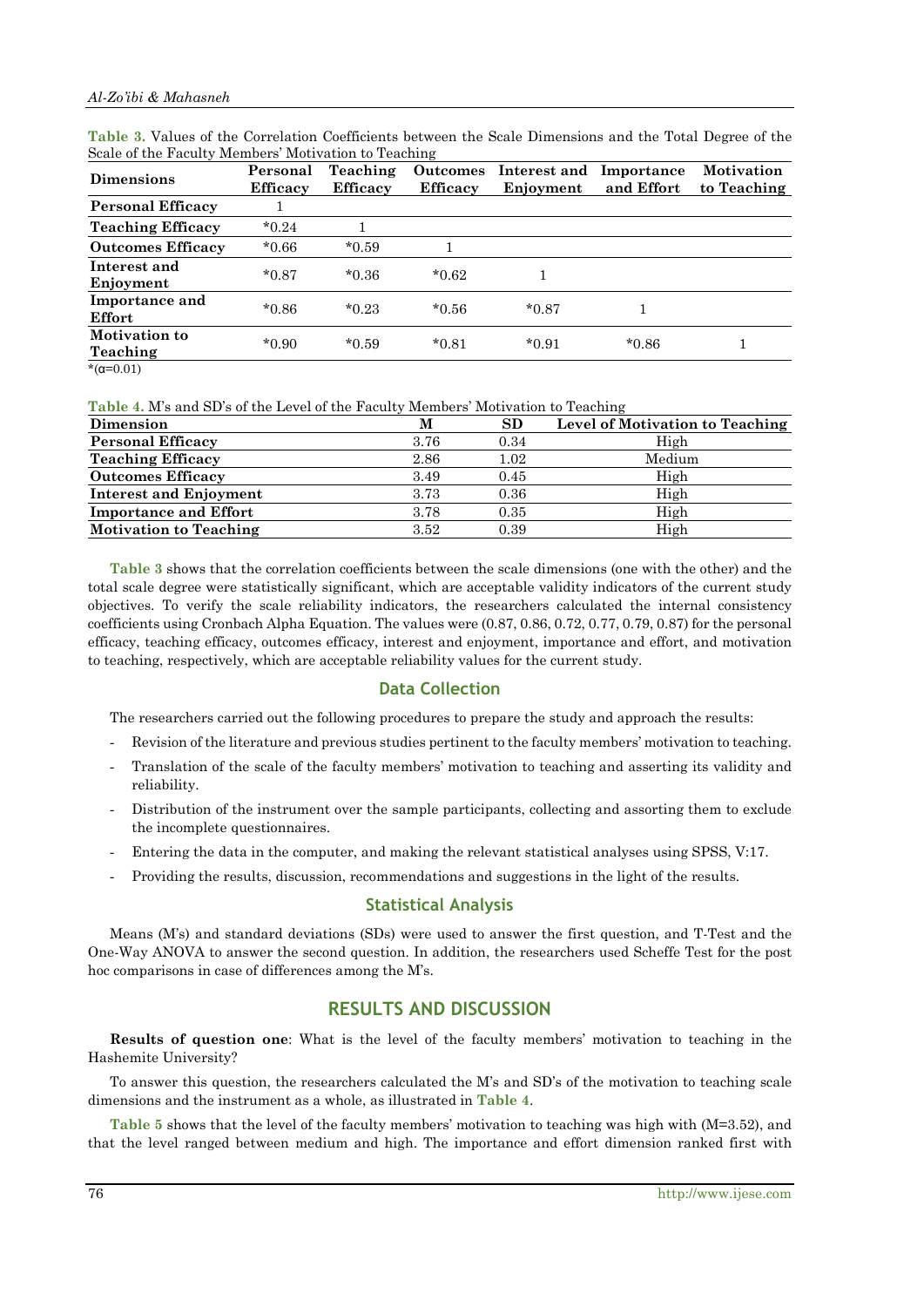|                   |                        |      | Personal        |      |                 | <b>Teaching Outcomes</b> |      |      |           | Interest & Importance |      |                   | Teaching |
|-------------------|------------------------|------|-----------------|------|-----------------|--------------------------|------|------|-----------|-----------------------|------|-------------------|----------|
| Variable          | Level                  |      | <b>Efficacy</b> |      | <b>Efficacy</b> | <b>Efficacy</b>          |      |      | Enjoyment | & Effort              |      | <b>Motivation</b> |          |
|                   |                        | М    | SD              | М    | SD              | М                        | SD   | М    | SD        | М                     | SD   | М                 | SD       |
| Gender            | Male                   | 3.73 | 0.35            | 2.97 | 0.99            | 3.49                     | 0.48 | 3.69 | 0.38      | 3.73                  | 0.38 | 3.52              | 0.42     |
|                   | Female                 | 3.89 | 0.22            | 2.45 | 1.02            | 3.46                     | 0.31 | 3.90 | 0.15      | 3.94                  | 0.12 | 3.53              | 0.24     |
| College           | Scientific             | 3.72 | 0.38            | 2.48 | 1.01            | 3.40                     | 0.44 | 3.62 | 0.41      | 3.68                  | 0.41 | 3.38              | 0.41     |
|                   | <b>Humanities</b>      | 3.81 | 0.27            | 3.22 | 0.84            | 3.59                     | 0.43 | 3.86 | 0.22      | 3.89                  | 0.20 | 3.69              | 0.30     |
| Academic<br>rank  | Assistant<br>Professor | 3.56 | 0.51            |      | 2.71 0.88       | 3.31                     | 0.55 | 3.53 | 0.51      | 3.62                  | 0.53 | 3.34              | 0.50     |
|                   | Associate<br>Professor | 3.86 | 0.21            | 2.83 | 1.03            | 3.56                     | 0.39 | 3.83 | 0.26      | 3.85                  | 0.26 | 3.58              | 0.33     |
|                   | Professor              | 3.78 | 0.23            | 3.04 | 1.11            | 3.53                     | 0.39 | 3.75 | 0.23      | 3.81                  | 0.21 | 3.58              | 0.34     |
|                   | 5 years and<br>less    | 3.64 | 0.49            | 2.31 | 0.96            | 3.31                     | 0.46 | 3.61 | 0.48      | 3.67                  | 0.47 | 3.31              | 0.43     |
| Years of          | 6-10 years             | 3.67 | 0.43            | 3.19 | 0.83            | 3.47                     | 0.54 | 3.68 | 0.43      | 3.73                  | 0.43 | 3.55              | 0.46     |
| <b>Experience</b> | More than<br>11 Years  | 3.83 | 0.21            | 2.90 | 1.05            | 3.54                     | 0.39 | 3.79 | 0.26      | 3.83                  | 0.26 | 3.58              | 0.33     |

| Table 5. M'S and SD's of the Faculty Members' Motivation to Teaching as per the Study Variables |
|-------------------------------------------------------------------------------------------------|
|-------------------------------------------------------------------------------------------------|

 $(M=3.78)$ , followed by: personal efficacy  $(M=3.76)$ , interest and enjoyment  $(M=3.73)$ , outcomes efficacy (M=3.49), respectively; and the teaching efficacy ranked last with (M=2.86). This result may be explained in the light of the relation between teaching motivation and job satisfaction, which could be realized through engaging the faculty members in decision-taking about many affairs in the university; providing various enhancements by the university; finding the suitable teaching environment, and attention to the faculty members. These steps could assist the faculty members to develop and improve their performance, develop the academic work, and increase their motivation to teaching.

When the faculty members find attention to their individual needs and moral support and interesting their psychological stability in the university community, they will be encouraged to devote themselves to work and be capable of creativity, innovation and improvement, and will increase the level of their motivation to teaching. These results are in line with those of Blaskova and Blasko (2013); Visser-Winjnveen, Stes, and Petegem (2014) and Aziz, Akhtar, and Rauf (2012), which showed that the level of the faculty members' motivation was high.

**Results of question two**: Are there statistically significant differences in the level of the faculty members' motivation to teaching in the Hashemite University attributed to gender, college, academic rank and years of experience variables?

To answer this section, the M's and SDs of the study sample evaluation degree of the motivation to teaching level as per the gender, college, academic rank and years of experience variables were calculated, as shown in **Table 5**.

**Table 5** shows apparent differences in the means of the level of the faculty members' motivation to teaching as per gender, college, academic rank and years of experience variables. To identify the difference significance in the means of the faculty members' motivation to teaching, as per gender and college variables, the researchers employed the T-Test. And, to identify the difference significance in the means of the faculty members' motivation to teaching, as per the academic rank and years of experience variables, they employed the One-Way ANOVA analysis, as shown in **Tables 7**-**12**.

#### **First: Gender Variable**

**Table 6** shows statistically significant differences in the personal efficacy, interest and enjoyment and importance and effort dimensions as per the gender variable, where T values were statistically significant, in favor of the female faculty members. The table also shows statistically significant differences in the teaching efficacy as per the gender variable, where T values were statistically significant, in favor of the males. There were no statistically significant differences in motivation to teaching and outcomes efficacy dimensions among the sample participants as per the gender, as T value was not statistically significant. Finally, the results did not show differences in motivation to teaching ascribed to the gender variable. This result may be interpreted by that both the male and female faculty members live the same conditions and are entrusted the same academic and teaching assignments. Therefore, this reflects that the motivation to teaching of both the male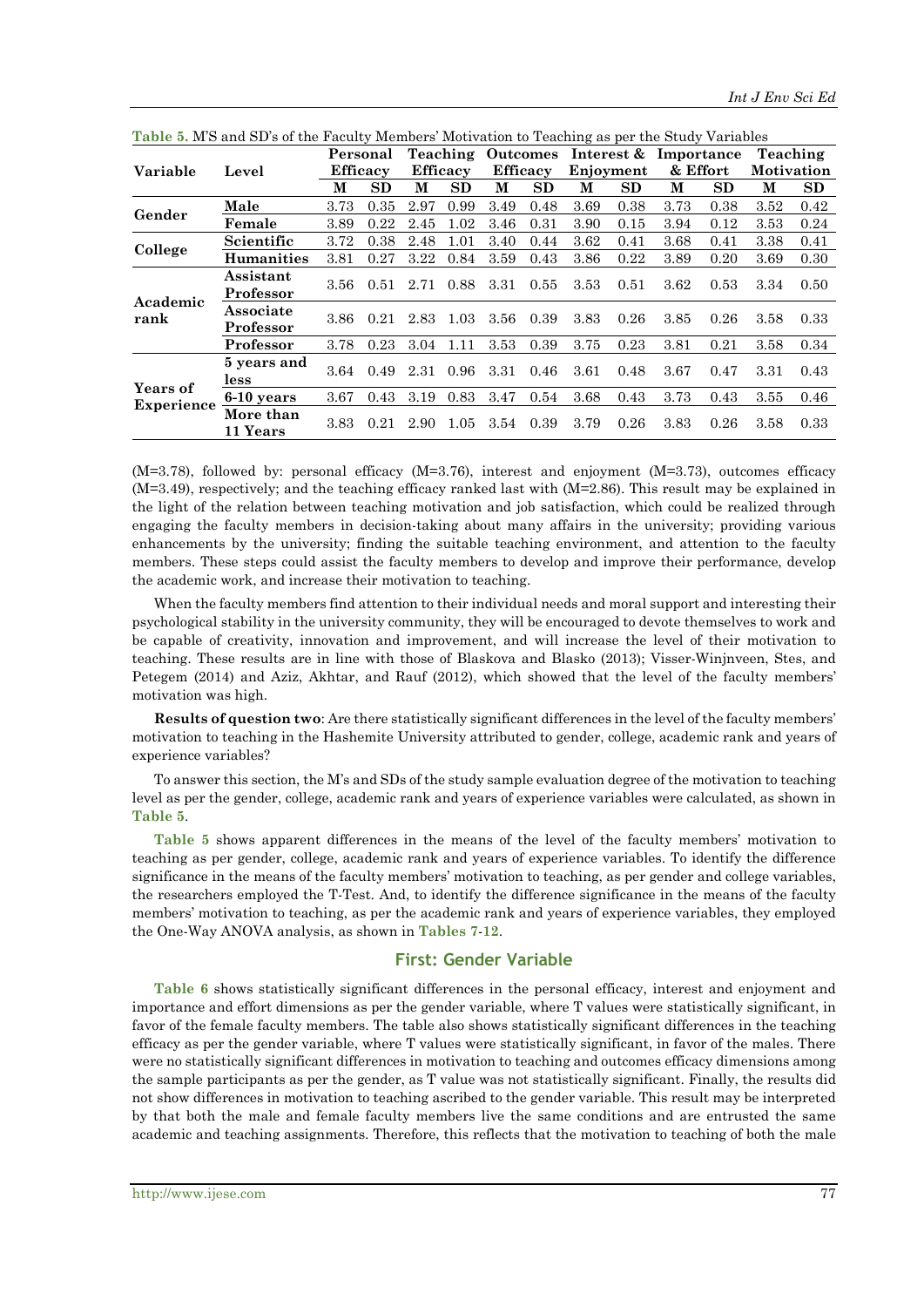|  | Al-Zo'ibi & Mahasneh |
|--|----------------------|
|  |                      |

| <b>Dimensions</b>            | Gender | <b>Number</b> | M    | Freedom<br>Degree | <b>T</b> Value | Sign.    |  |
|------------------------------|--------|---------------|------|-------------------|----------------|----------|--|
| <b>Personal Efficacy</b>     | Male   | 182           | 3.73 | 230               | $-3.088$       | $*0.00$  |  |
|                              | Female | 50            | 3.89 |                   |                |          |  |
| <b>Teaching Efficacy</b>     | Male   | 182           | 2.97 | 230               | 3.267          | $*0.00$  |  |
|                              | Female | 50            | 2.45 |                   |                |          |  |
| <b>Outcomes Efficacy</b>     | Male   | 182           | 3.49 | 230               | 0.437          | $*0.00$  |  |
|                              | Female | 50            | 3.46 |                   |                |          |  |
| Interest and                 | Male   | 182           | 3.69 |                   |                |          |  |
| Enjoyment                    | Female | 50            | 3.90 | 230               | $-3.692$       | $*0.00$  |  |
| Importance and Effort Female | Male   | 182           | 3.73 |                   |                |          |  |
|                              |        | 50            | 3.94 | 230               | $-3.654$       | $*0.00*$ |  |
| Motivation to                | Male   | 182           | 3.52 |                   |                |          |  |
| Teaching                     | Female | 50            | 3.53 | 230               | $-0.058$       | 0.95     |  |

|--|

and female faculty members is equal. As for the differences in the motivation to teaching dimensions, the results showed that they were in favor of the female faculty members, which reflects more effect of the social conditions on the female faculty members than the males. Furthermore, the personal factors of the females are more evident than those of the males, as the females are more sensitive and influenced than the males. This, in turn, leads to increase the females' personal efficacy, teaching efficacy, interest and enjoyment, and importance and effort. The result could be further explained by that the females are more interested in teaching, more willing to teach and more willing to prove and realize their selves than the males. Still, it could be explained in the light of the fear of negative evaluation, as the female faculty members are more afraid of the negative evaluation than the males. The results of the current study are not in line with those of the study of Aziza, Akhtar, and Rauf (2012), which showed statistically significant differences in the faculty members' motivation to teaching as per the gender variable, in favor of the males.

# **Second: College Variable**

**Table 7** shows statistically significant differences in the teaching efficacy, outcomes efficacy, interest and enjoyment, importance and effort, and motivation to teaching dimensions among the study sample participants, as per the college variable. All T values were statistically significant and the differences were in favor of the humanities colleges faculty members, while there were no statistically significant differences in the personal efficacy among the faculty members as per the college variable, where T value was not statistically significant. This result seems logical because the courses the faculty members teach in the humanities colleges are different in nature from those taught in the scientific colleges. In the humanities colleges, the faculty members most often provide opportunities for dialogues, discussions, and opinion expression about the course topics during teaching. This leads to effective interaction between the faculty members and their students, and subsequently, may increase their motivation to teaching. The faculty members of the scientific colleges may not employ such strategies during teaching, as the nature of the scientific courses is characterized by rigidity and proven facts. The results of the current study are in line with those of Visser-Winjnveen, Stes, and Petegem, (2014), which provided that the teaching topics variable is the most affecting on the level of the faculty members' motivation to teaching.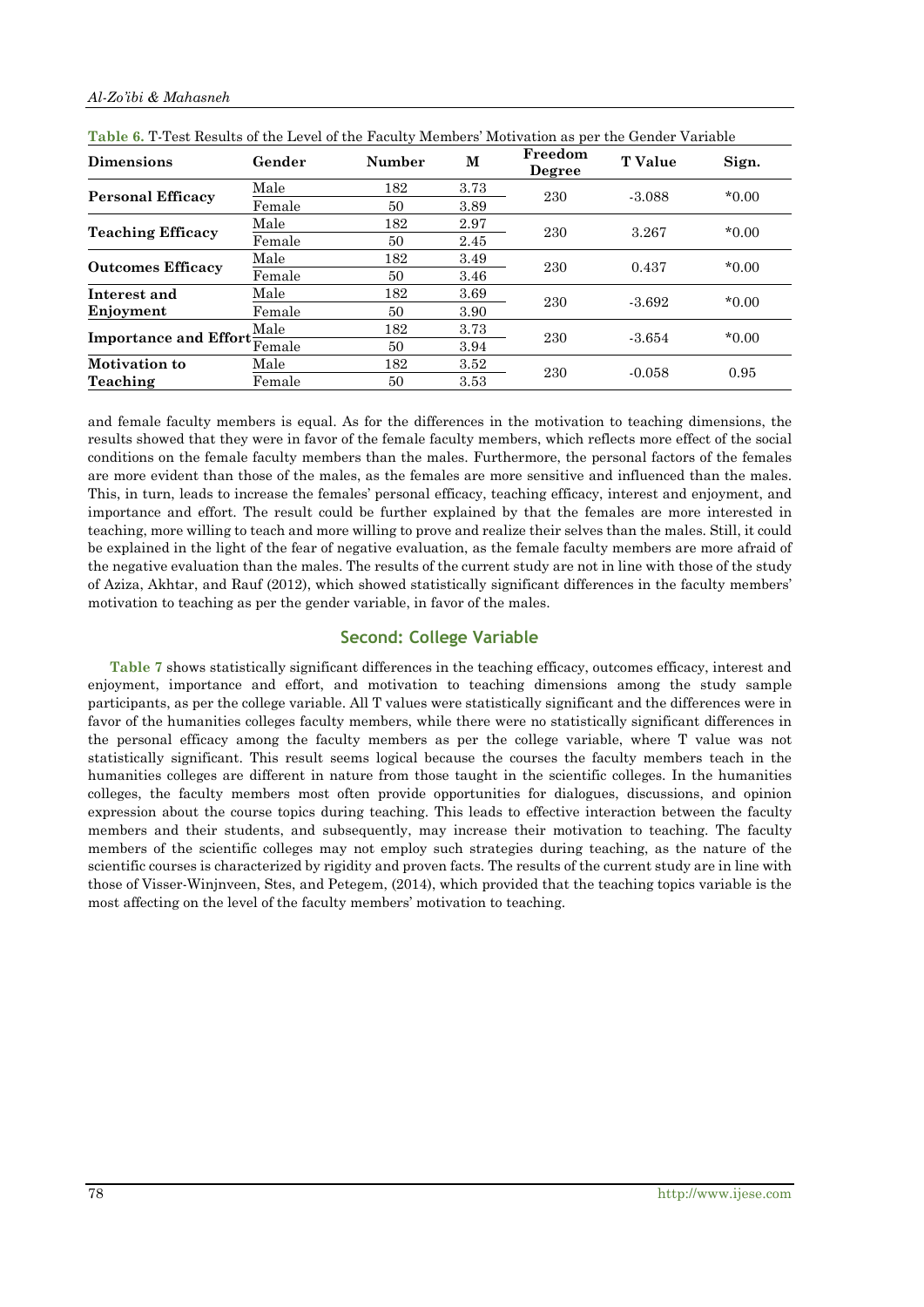| <b>Dimensions</b>        | College    | Number | M    | Freedom<br>Degree | <b>T</b> Value | Sign.   |  |
|--------------------------|------------|--------|------|-------------------|----------------|---------|--|
| <b>Personal Efficacy</b> | Scientific | 126    | 3.72 | 230               | $-1.962$       | 0.06    |  |
|                          | Humanities | 106    | 3.81 |                   |                |         |  |
|                          | Scientific | 126    | 2.48 | 230               | $-6.778$       | $*0.00$ |  |
| <b>Teaching Efficacy</b> | Humanities | 106    | 3.32 |                   |                |         |  |
| <b>Outcomes Efficacy</b> | Scientific | 126    | 3.40 | 230               | $-3.155$       | $*0.00$ |  |
|                          | Humanities | 106    | 3.59 |                   |                |         |  |
| Interest and             | Scientific | 126    | 3.62 | 230               | $-5.202$       | $*0.00$ |  |
| Enjoyment                | Humanities | 106    | 3.86 |                   |                |         |  |
| Importance and           | Scientific | 126    | 3.68 | 230               | $-4.701$       | $*0.00$ |  |
| Effort                   | Humanities | 106    | 3.89 |                   |                |         |  |
| Motivation to            | Scientific | 126    | 3.38 | 230               |                | $*0.00$ |  |
| Teaching                 | Humanities | 106    | 3.69 |                   | $-6.444$       |         |  |

**Table 7.** T-Test Results of the Faculty Members' Motivation to Teaching as per the College Variable

**Table 8.** Results of the One-Way ANOVA Analysis of the level of the Faculty Members' Motivation to Teaching as per the Academic rank Variable

| <b>Dimensions</b>           | Source of<br>Variance  | Total<br>Squares | Freedom<br><b>Degrees</b> | Squares<br>Mean | <b>F</b> Value | Sign.    |
|-----------------------------|------------------------|------------------|---------------------------|-----------------|----------------|----------|
| Personal                    | Between groups         | 3.346            | 2                         | 1.673           |                |          |
| <b>Efficacy</b>             | Within groups          | 23.729           | 229                       | 1.104           | 16.147         | $*0.00*$ |
|                             | Total                  | 27.075           | 231                       |                 |                |          |
|                             | Between groups         | 3.447            | $\overline{2}$            | 1.724           |                |          |
| Teaching                    | Within groups          | 240.099          | 229                       |                 | 1.644          | $*0.19$  |
| <b>Efficacy</b>             | Total                  | 243.546          | 231                       |                 |                |          |
| Outcomes<br><b>Efficacy</b> | Between groups         | 2.563            | 2                         | 1.281           |                |          |
|                             | Within groups          | 44.309           | 229                       | 0.193           | 6.623          | $*0.00*$ |
|                             | Total                  | 46.872           | 231                       |                 |                |          |
| Interest and                | Between groups         | 3.409            | $\overline{2}$            | 1.704           |                |          |
|                             | Within groups          | 26.830           | 229                       | 0.117           | 14.548         | $*0.00*$ |
| Enjoyment                   | Total                  | 30.239           | 231                       |                 |                |          |
|                             | Between groups         | 2.090            | $\overline{2}$            | 1.045           |                |          |
| Importance<br>and Effort    | Within groups          | 26.792           | 229                       | 0.117           | 8.933          | $*0.00*$ |
|                             | Total<br>28.883<br>231 |                  |                           |                 |                |          |
| <b>Motivation to</b>        | Between groups         | 2.496            | $\overline{2}$            | 1.248           |                |          |
| Teaching                    | Within groups          | 33.960           | 229                       | 0.148           | 8416           | $*0.00*$ |
|                             | Total                  | 36.457           | 231                       |                 |                |          |

# **Third: Academic Rank Variable**

**Table 8** shows statistically significant differences in the level of the faculty members' motivation to teaching, as a whole, on the personal efficacy, outcomes efficacy, interest and enjoyment, and importance and effort dimensions, as per the academic rank variable, as all F values were statistically significant. On the other hand, there were no statistically significant differences in the teaching efficacy dimension attributed to the academic rank, as F value was not statistically significant. To identify the differences in the means, the researchers used Scheffe post hoc comparison test as shown in **Table 9**.

**Table 9** shows that the differences in the level of motivation to teaching, on the four motivation dimensions among the study sample participants, were within the faculty members of the assistant professor rank as compared with those of the associate professor and professor ranks, in favor of the faculty members of associate professor and professor ranks. This result may be explained by the heavy workloads and research works the assistant professors are burdened, which lead them to distribute their efforts over multiple assignments, and, therefore, their motivation to teaching declines. As for the increase of motivation to teaching among the faculty members of the associate professor and professor ranks, the reason may be that they feel capable to share in the decision making and other works and assignments entrusted to them, based on the rank and experience in teaching and scientific research fields. Furthermore, it could be interpreted by that they feel the job security, which leads to an increase in their motivation to teaching. The material aspect might also have a role in their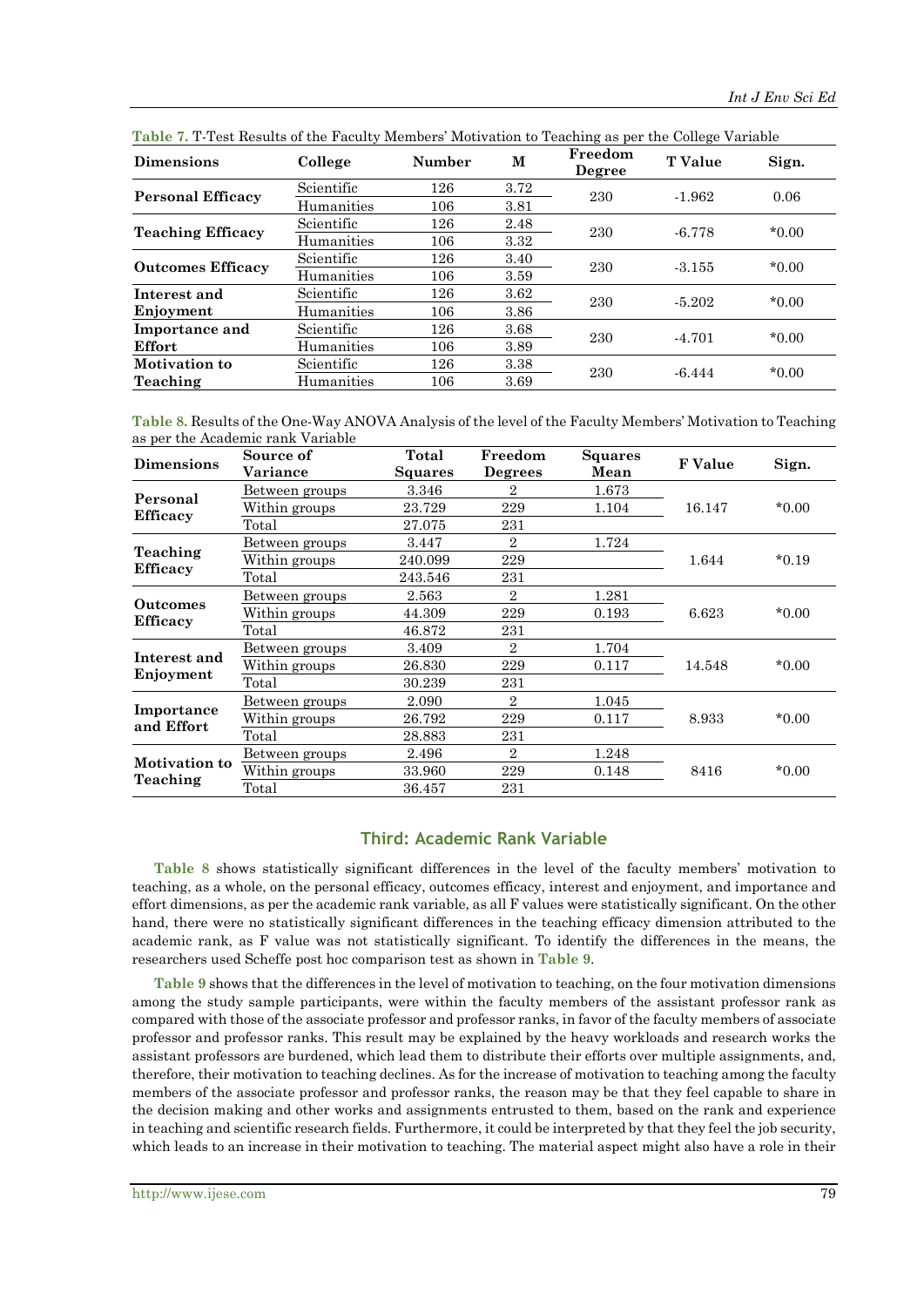| <b>Dimensions</b>         | Academic rank       | M    | Assistant<br>Professor | Associate<br>Professor | Professor |
|---------------------------|---------------------|------|------------------------|------------------------|-----------|
|                           | Assistant Professor | 3.56 |                        | $-0.30$                | $-0.22$   |
| Personal                  | Associate Professor | 3.86 | 0.30                   |                        |           |
| <b>Efficacy</b>           | Professor           | 3.78 | 0.22                   |                        |           |
|                           | Assistant Professor | 3.31 |                        | $-0.25$                | $-0.022$  |
| <b>Outcomes</b>           | Associate Professor | 3.56 | 0.25                   |                        |           |
| <b>Efficacy</b>           | Professor           | 3.53 | 0.22                   |                        |           |
| Interest and<br>Enjoyment | Assistant Professor | 3.53 |                        | $-0.30$                | $-0.22$   |
|                           | Associate Professor | 3.83 | 0.30                   |                        |           |
|                           | Professor           | 3.75 | 0.22                   |                        |           |
|                           | Assistant Professor | 3.62 |                        | $-0.023$               | $-0/19$   |
| Importance and<br>Effort  | Associate Professor | 3.85 | 0.23                   |                        |           |
|                           | Professor           | 3.81 | 0.19                   |                        |           |
|                           | Assistant Professor | 3.34 |                        | $-0.24$                | $-0.24$   |
| Motivation to             | Associate Professor | 3.58 | 0.24                   |                        |           |
| Teaching                  | Professor           | 3.58 | 0.24                   |                        |           |

**Table 9.** Results of Scheffe Post Hoc Comparison Testof the level of the Faculty Members' Motivation to Teaching as per the Academic rank Variable

**Table 10.** Results of the One-Way ANOVA of the Level of the Faculty Members' Motivation as per the Years of Experience Variable

| 1.767<br>0.884<br>2<br>Between groups<br>$*0.00*$<br>25.308<br>229<br>7.994<br>Within groups<br>0.111<br><b>Efficacy</b><br>Total<br>27.075<br>231<br>17.769<br>$\mathbf{2}$<br>8.885<br>Between groups<br>Teaching<br>$*0.00$<br>255.777<br>229<br>0.986<br>9.011<br>Within groups<br>Total<br>243.456<br>231<br>1.679<br>$\overline{2}$<br>0.839<br>Between groups<br>$*0.01$<br>229<br>4.254<br>Within groups<br>45.193<br>0.197<br><b>Efficacy</b><br>Total<br>46.872<br>231<br>$\overline{2}$<br>1.210<br>0.605<br>Between groups<br>$*0.00$<br>29.029<br>229<br>0.127<br>4.773<br>Within groups<br>Total<br>30.230<br>231<br>0.449<br>0.897<br>$\overline{2}$<br>Between groups<br>3.672<br>$*0.02$<br>Within groups<br>27.985<br>229<br>0.122<br>and Effort<br>Total<br>28.883<br>231<br>$\mathbf{2}$<br>1.141<br>$2.282\,$<br>Between groups<br><b>Motivation to</b><br>7.645<br>$*0.00$<br>Within groups<br>34.175<br>229<br>0.149<br>Teaching<br>Total<br>231<br>36.457 | <b>Dimensions</b>         | <b>Source of Variance</b> | Total<br><b>Squares</b> | Freedom<br><b>Degrees</b> | Squares Mean F Value |  | Sign. |
|-----------------------------------------------------------------------------------------------------------------------------------------------------------------------------------------------------------------------------------------------------------------------------------------------------------------------------------------------------------------------------------------------------------------------------------------------------------------------------------------------------------------------------------------------------------------------------------------------------------------------------------------------------------------------------------------------------------------------------------------------------------------------------------------------------------------------------------------------------------------------------------------------------------------------------------------------------------------------------------|---------------------------|---------------------------|-------------------------|---------------------------|----------------------|--|-------|
|                                                                                                                                                                                                                                                                                                                                                                                                                                                                                                                                                                                                                                                                                                                                                                                                                                                                                                                                                                                   | Personal                  |                           |                         |                           |                      |  |       |
|                                                                                                                                                                                                                                                                                                                                                                                                                                                                                                                                                                                                                                                                                                                                                                                                                                                                                                                                                                                   |                           |                           |                         |                           |                      |  |       |
|                                                                                                                                                                                                                                                                                                                                                                                                                                                                                                                                                                                                                                                                                                                                                                                                                                                                                                                                                                                   |                           |                           |                         |                           |                      |  |       |
|                                                                                                                                                                                                                                                                                                                                                                                                                                                                                                                                                                                                                                                                                                                                                                                                                                                                                                                                                                                   | <b>Efficacy</b>           |                           |                         |                           |                      |  |       |
|                                                                                                                                                                                                                                                                                                                                                                                                                                                                                                                                                                                                                                                                                                                                                                                                                                                                                                                                                                                   |                           |                           |                         |                           |                      |  |       |
|                                                                                                                                                                                                                                                                                                                                                                                                                                                                                                                                                                                                                                                                                                                                                                                                                                                                                                                                                                                   |                           |                           |                         |                           |                      |  |       |
|                                                                                                                                                                                                                                                                                                                                                                                                                                                                                                                                                                                                                                                                                                                                                                                                                                                                                                                                                                                   | <b>Outcomes</b>           |                           |                         |                           |                      |  |       |
|                                                                                                                                                                                                                                                                                                                                                                                                                                                                                                                                                                                                                                                                                                                                                                                                                                                                                                                                                                                   |                           |                           |                         |                           |                      |  |       |
|                                                                                                                                                                                                                                                                                                                                                                                                                                                                                                                                                                                                                                                                                                                                                                                                                                                                                                                                                                                   |                           |                           |                         |                           |                      |  |       |
|                                                                                                                                                                                                                                                                                                                                                                                                                                                                                                                                                                                                                                                                                                                                                                                                                                                                                                                                                                                   | Interest and<br>Enjoyment |                           |                         |                           |                      |  |       |
|                                                                                                                                                                                                                                                                                                                                                                                                                                                                                                                                                                                                                                                                                                                                                                                                                                                                                                                                                                                   |                           |                           |                         |                           |                      |  |       |
|                                                                                                                                                                                                                                                                                                                                                                                                                                                                                                                                                                                                                                                                                                                                                                                                                                                                                                                                                                                   |                           |                           |                         |                           |                      |  |       |
|                                                                                                                                                                                                                                                                                                                                                                                                                                                                                                                                                                                                                                                                                                                                                                                                                                                                                                                                                                                   | Importance                |                           |                         |                           |                      |  |       |
|                                                                                                                                                                                                                                                                                                                                                                                                                                                                                                                                                                                                                                                                                                                                                                                                                                                                                                                                                                                   |                           |                           |                         |                           |                      |  |       |
|                                                                                                                                                                                                                                                                                                                                                                                                                                                                                                                                                                                                                                                                                                                                                                                                                                                                                                                                                                                   |                           |                           |                         |                           |                      |  |       |
|                                                                                                                                                                                                                                                                                                                                                                                                                                                                                                                                                                                                                                                                                                                                                                                                                                                                                                                                                                                   |                           |                           |                         |                           |                      |  |       |
|                                                                                                                                                                                                                                                                                                                                                                                                                                                                                                                                                                                                                                                                                                                                                                                                                                                                                                                                                                                   |                           |                           |                         |                           |                      |  |       |
|                                                                                                                                                                                                                                                                                                                                                                                                                                                                                                                                                                                                                                                                                                                                                                                                                                                                                                                                                                                   |                           |                           |                         |                           |                      |  |       |

motivation to teaching, as the holders of these academic ranks enjoy more financial privileges than those of assistant professor rank.

# **Fourth: Years of Experience Variable**

**Table 10** shows statistically significant differences in the level of the faculty members' motivation to teaching, as a whole, and the five dimensions of the motivation to teaching, as per the years of experience level, as F values were statistically significant. To obtain the difference significant among the means, Scheffe post hoc comparison test was applied as shown in **Table 11**.

**Table 11** shows that the differences in the means of the level of motivation to teaching and the teaching efficacy dimensions of the sample participants were among the members whose teaching experience is less than five years, as compared with those whose experience is between six and ten years, and those whose experience is more than eleven years, in favor of the faculty members whose experience is between six and ten years, and those whose experience is more than eleven years. The table further shows that the differences in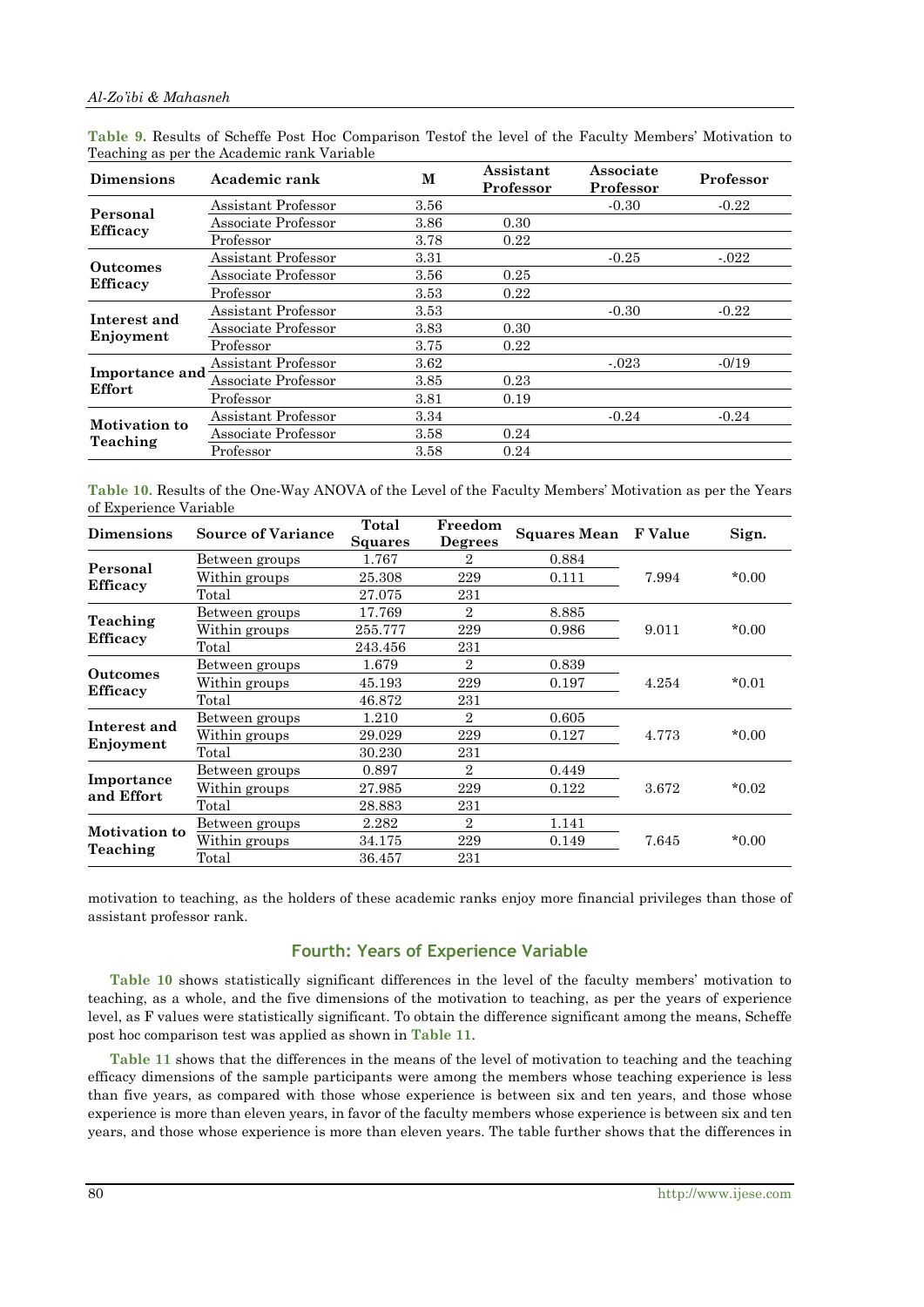| <b>Dimensions</b>            | <b>Years of Experience</b> | M    | 5 Years and<br>Less | 6-10 Years | More than 11<br>Years |
|------------------------------|----------------------------|------|---------------------|------------|-----------------------|
| Personal Efficacy            | 5 years and less           | 3.64 |                     |            | $-0.19$               |
|                              | 6-10 Years                 | 3.67 |                     |            |                       |
|                              | More than 11 Years         | 3.83 | 0.19                |            |                       |
| Teaching Efficacy 6-10 Years | 5 years and less           | 2.31 |                     | $-0.88$    | $-0.59$               |
|                              |                            | 3.19 | 0.88                |            |                       |
|                              | More than 11 Years         | 2.90 | 0.59                |            |                       |
| Outcomes<br>Efficacy         | 5 years and less           | 3.31 |                     |            | $-0.23$               |
|                              | 6-10 Years                 | 3.47 |                     |            |                       |
|                              | More than 11 Years         | 3.54 | 0.23                |            |                       |
| Interest and<br>Enjoyment    | 5 years and less           | 3.61 |                     |            | $-0/18$               |
|                              | 6-10 Years                 | 3.68 |                     |            |                       |
|                              | More than 11 Years         | 3.79 | 0.18                |            |                       |
| Importance and<br>Effort     | 5 years and less           | 3.67 |                     |            | $-0.16$               |
|                              | 6-10 Years                 | 3.73 |                     |            |                       |
|                              | More than 11 Years         | 3.83 | 0.16                |            |                       |
| Motivation to<br>Teaching    | 5 years and less           | 3.31 |                     | $-0.24$    | $-0.27$               |
|                              | 6-10 Years                 | 3.55 | 0.24                |            |                       |
|                              | More than 11 Years         | 3.58 | 0.27                |            |                       |

**Table 11.** Results of Scheffe Post Hoc Comparison Test of the Level of the Faculty Members' Motivation to Teaching as per the Years of Experience Variable

the means of the personal efficacy dimension, the outcomes efficacy dimension, the interest and enjoyment dimension, and the importance and effort dimensions among the faculty members, were within those whose experience is more than eleven years, and in their favor. The result seems logical, as the more the years of experience, the more the motivation to teaching level is, due the accumulation of their experiences and teaching multiple and various courses. And, the more the faculty members' teaching experience, the more their motivation to teaching is, because experience reflects on the teacher's personality in terms of the knowledge accumulation, and because they know that their role is not confined to teaching but extends to prepare generations for different fields. This result could be interpreted based on that the productivity of the faculty members, who have more diversified experiences, will increase in the teaching field, and subsequently, this will be reflected on their motivation to teaching. They continuously feel that their different needs are satisfied, and thus their behavior is directed to increase their productivity to approach the sufficient level of gratification.

In the light of the results the researchers concluded, they recommend the following: Attention to provide material and moral support to the faculty members, especially the distinguished. Highlighting the faculty members' abilities and skills in various areas and encouraging their creativity and innovation through activities inside and outside the university. Interest in introducing the faculty members' problems inside the university and making attempts to overcome them as far as possible. Carrying out further studies that deal in the faculty members' motivation and job satisfaction level.

### **Disclosure statement**

No potential conflict of interest was reported by the authors.

#### **Notes on contributors**

**Zuhair H. Al-Zo'ibi** – Department of Fundamentals of Education and Management, Faculty of Educational Sciences, The Hashemite University, Zarqa, Jordan.

**Ahmad M. Mahasneh** – Department of Educational Psychology, Faculty of Educational Sciences, The Hashemite University, Zarqa, Jordan.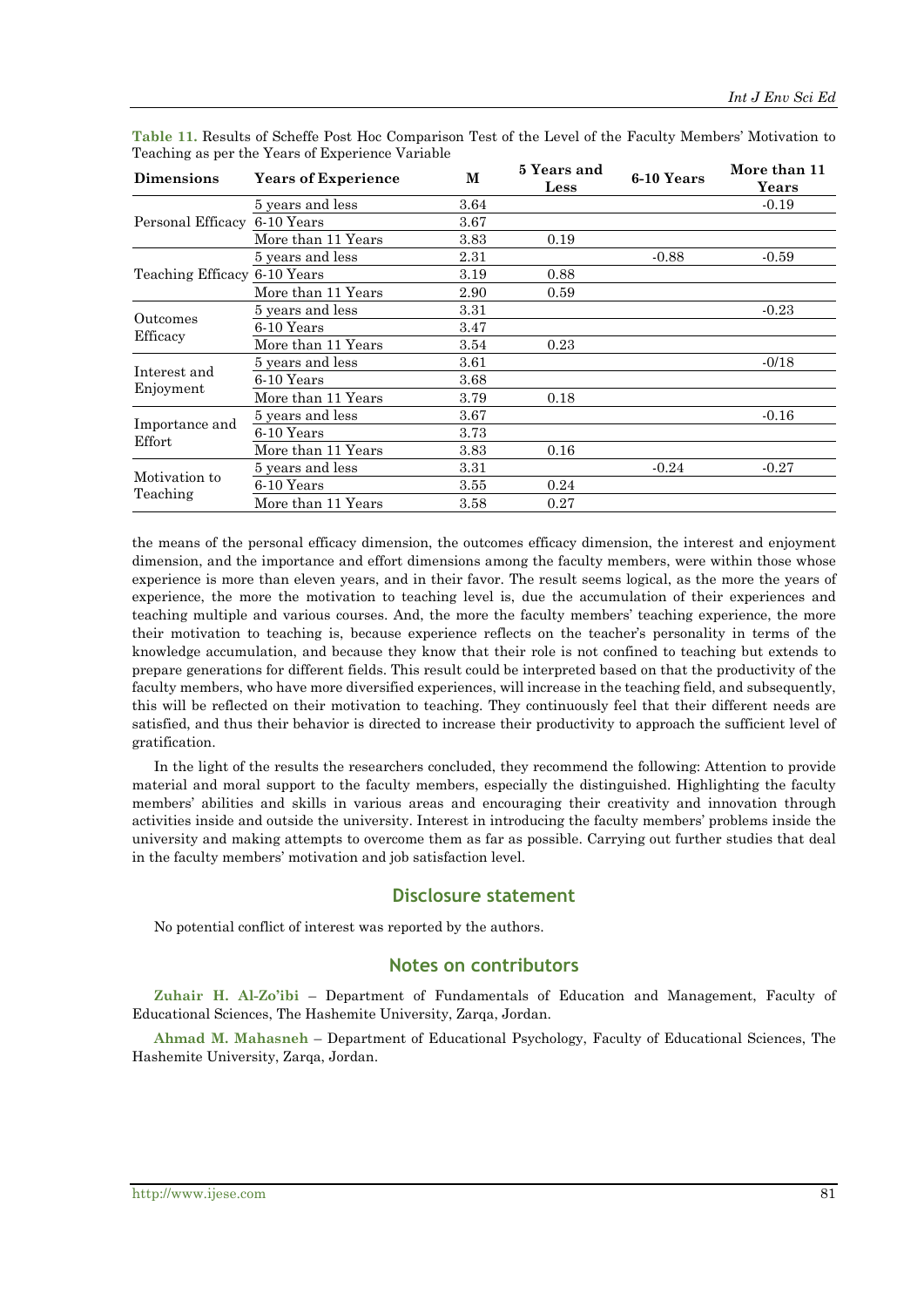#### **REFERENCES**

- Abdul Cader, A. (2012). *Motivational issues of faculty in Saudi Arabia* (Unpublished PhD dissertation)*.*  Walden University, United States.
- Adams, B., & Bailey, G. D. (1989). School is for teachers: Enhancing the school environment. *NASSP Bulletin, 73*, 44-48. <https://doi.org/10.1177/019263658907351310>
- Ambrose, M. L., & Kulik, C. T. (1999). Old friends, new faces: Motivation research in the 1990s. *Journal of Management*, *25*, 231–292. <https://doi.org/10.1177/014920639902500302>
- Aziz, F., Akhtar, M. S., & Rauf, M. (2012). The motivation level of trained male and female teachers at higher education level in Pakistan: A comparative study. *The Dialogue, 7*(2), 138- 151.
- Bahrami, M. A., Ezzatabadi, M. R., Jamali, E., Tafti, A. D., Tehrani, G. A., & Ardakani, S. E. (2012). Job motivation factors: a case study of an Iranian Medical University. *Global Advanced Research Journal of Management and Business Studies*, *1*(10), 345-352.
- Bailey, J. G. (1999). Academics' motivation and self-efficacy for teaching and research. *Higher Education Research & Development*, *18*, 343–359. <https://doi.org/10.1080/0729436990180305>
- Bandura, A. (1977). Self-efficacy: Toward a unifying theory of behavior change. *Psychological Review*, *84*, 191– 215. <https://doi.org/10.1037/0033-295X.84.2.191>
- Bandura, A. (1994). Self-efficacy. In V. S. Ramachaudran (Ed.), *Encyclopedia of human behavior* (Vol. 4, pp. 71–81). New York, NY: Academic Press.
- Blaskova, M., & Blasko, R. (2013). Motivation of university teachers and its connections. *International Scientific Journal Human Resources Management and Ergonomic*, *2*, 6-21.
- Eccles, J. S., & Wigfield, A. (2002). Motivational beliefs, values, and goals. *Annual Review of Psychology*, *53*, 109–132. <https://doi.org/10.1146/annurev.psych.53.100901.135153>
- Gibbs, G., & Coffey, M. (2004). A proposal for an international collaborative research programmers to identify the impact of initial training on university teachers. *Active Learning in Higher Education*, *5*, 87–100. <https://doi.org/10.1177/1469787404040463>
- Gibson, S., & Dembo, M. H. (1984). Teacher efficacy: A construct validation. *Journal of Educational Psychology*, *76*, 569–582. <https://doi.org/10.1037/0022-0663.76.4.569>
- Graham, S. (1991). A review of attribution theory in achievement contexts. *Educational Psychology Review*, *3*, 5–39. <https://doi.org/10.1007/BF01323661>
- Guskey, T. R., & Passaro, P. D. (1994). Teacher efficacy: A study of construct dimensions. *American Education Research Journal*, *31*, 627–643. <https://doi.org/10.3102/00028312031003627>
- Hidi, S. (2001). Interest, reading, and learning: theoretical and practical considerations. *Educational Psychology Review*, 13, 191–209. <https://doi.org/10.1023/A:1016667621114>
- Kim, D. (2013). *Tertiary teachers motivation for choosing and remaining in teaching in a public university in Cambodia* (Unpublished Master dissertation), Victoria University of Wellington, Cambodia.
- Kunter, M., Tsai, Y.-M., Klusmann, U., Brunner, M., Krauss, S., & Baumert, J. (2008). Students' and mathematics teachers' perceptions of teacher enthusiasm and instruction. *Learning and Instruction*, *18*(5), 468–482. <https://doi.org/10.1016/j.learninstruc.2008.06.008>
- Locke, E. A. (1996). Motivation through conscious goal setting. *Applied and Preventive Psychology*, *5*, 117–124. [https://doi.org/10.1016/S0962-1849\(96\)80005-9](https://doi.org/10.1016/S0962-1849(96)80005-9)
- Macfarlane, B., & Hughes, G. (2009). Turning teachers into academics? The role of educational development in fostering synergy between teaching and research. *Innovations in Education and Teaching International, 46*, 5–14. <https://doi.org/10.1080/14703290802646214>
- Munyengabe, S., Haiyan, H., Yiyi, Z., & Jiefei, S. (2017). Factors and Levels Associated with Lecturers' Motivation and Job Satisfaction in a Chinese University. *EURASIA: Journal of Mathematics Science and Technology Education*, *13*(10), 6415-6430. <https://doi.org/10.12973/ejmste/77946>
- Ololube, N. P. (2004). Professionalism: An Institutional Approach to Teachers' Job Effectiveness in Nigerian Schools. *Seventh International LL in E Conference*.
- Owens, R. G. (1995). *Organizational behavior in education*. 5th edition. Needham Heights, Massachusetts: Allyn and Bacon.
- Porter, L., & Steers, R. (1973). Organizational work and personal factors in employee turnover and absenteeism. *Psychological Bulletin, 80*, 76-151. <https://doi.org/10.1037/h0034829>